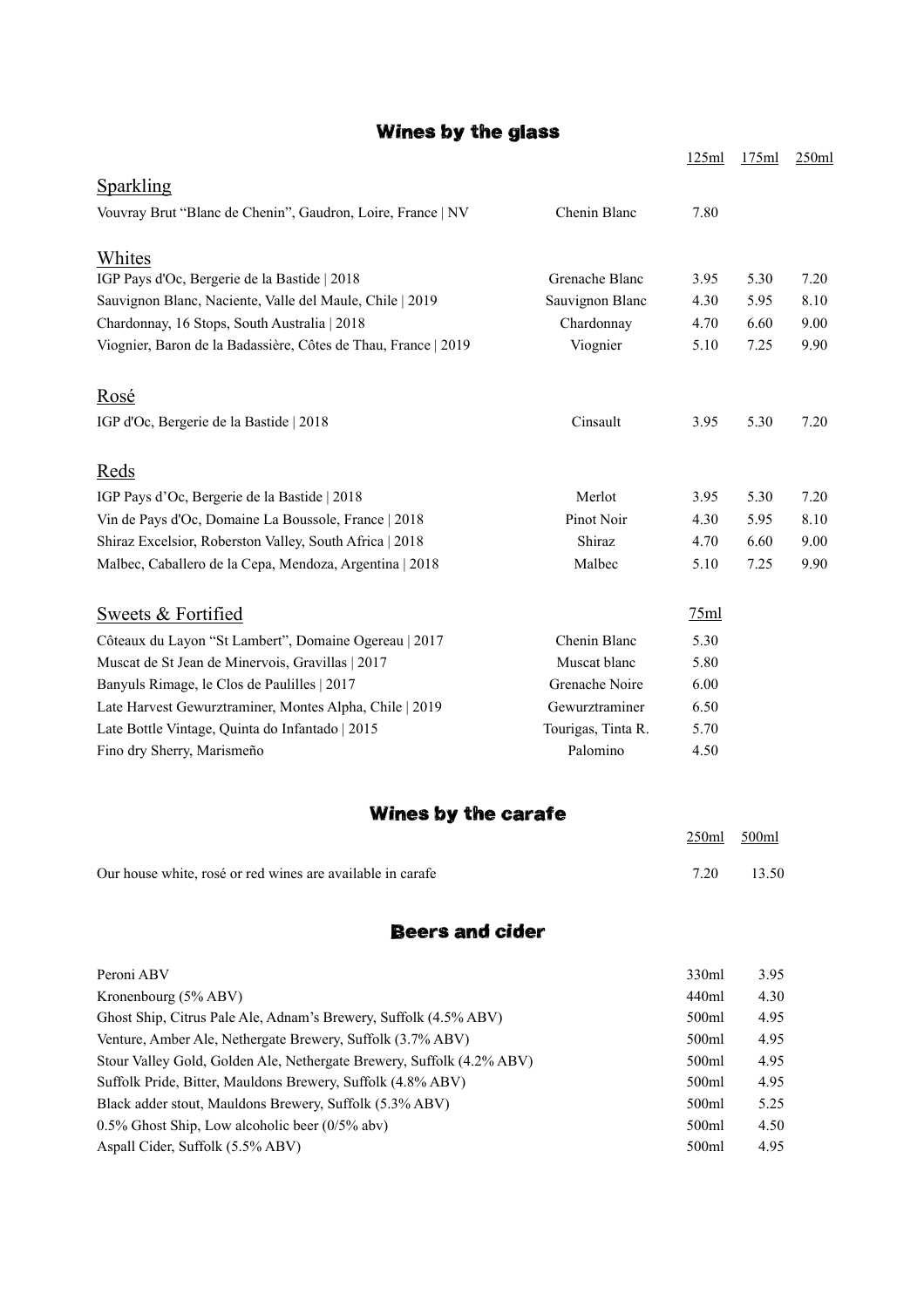### Sparkling wines

Grape(s) 750ml Sparkling Whites 1 Prosecco Frizzante Colli Trevigiani, Cantina Bernardi, Italy | NV Glera Glera 29 2 Vouvray Brut "Blanc de Chenin", Gaudron, Loire, France | NV Chenin Blanc 45 **O** 3 Mauzac Nature, Robert Plageoles, Gaillac, France | 2018 Mauzac Mauzac 50 4 Champagne Brut 'Carte Noire', JP Deville, France | NV Chardonnay - P. Noir 55 5 Champagne Brut, Deutz, Aÿ, France | 2012 Pinot Noir - Chardonnay 98 Sparkling Rosés **O** 6 Rosé Frizant, Mas Daumas Gassac, Languedoc | 2018 Cabernet Sauvignon 43 7 Champagne Brut Rosé, Jean-Paul Deville, France | NV Chardonnay - P. Noir 65

#### Rose wines

| 10 IGP d'Oc, Bergerie de la Bastide   2019                           | Cinsault     | 20 |
|----------------------------------------------------------------------|--------------|----|
| 11 Pinot Noir Rosé, Valle de Casablanca, Naciente   2018             | Pinot Noir   |    |
| <b>O</b> 12 Pinot Grigio Rosato, Cantina de Monteforte, Italy   2019 | Pinot Grigio | 27 |

#### Sweet and fortified wines

| O 20 Côteaux du Layon "St Lambert", Dom. Ogereau 2017   750ml      | Chenin Blanc       | 47 |
|--------------------------------------------------------------------|--------------------|----|
| <b>O</b> 21 Muscat de St Jean de Minervois, Gravillas 2017   500ml | Muscat blanc       | 33 |
| <b>O</b> 22 Banyuls Rimage, le Clos de Paulilles 2017   500ml      | Grenache Noire     | 35 |
| 23 Late Harvest Gewurztraminer, Montes Alpha, Chile 2019   375ml   | Gewurztraminer     | 30 |
| 24 Late Bottle Vintage, Quinta do Infantado 2015   750ml           | Tourigas, Tinta R. | 49 |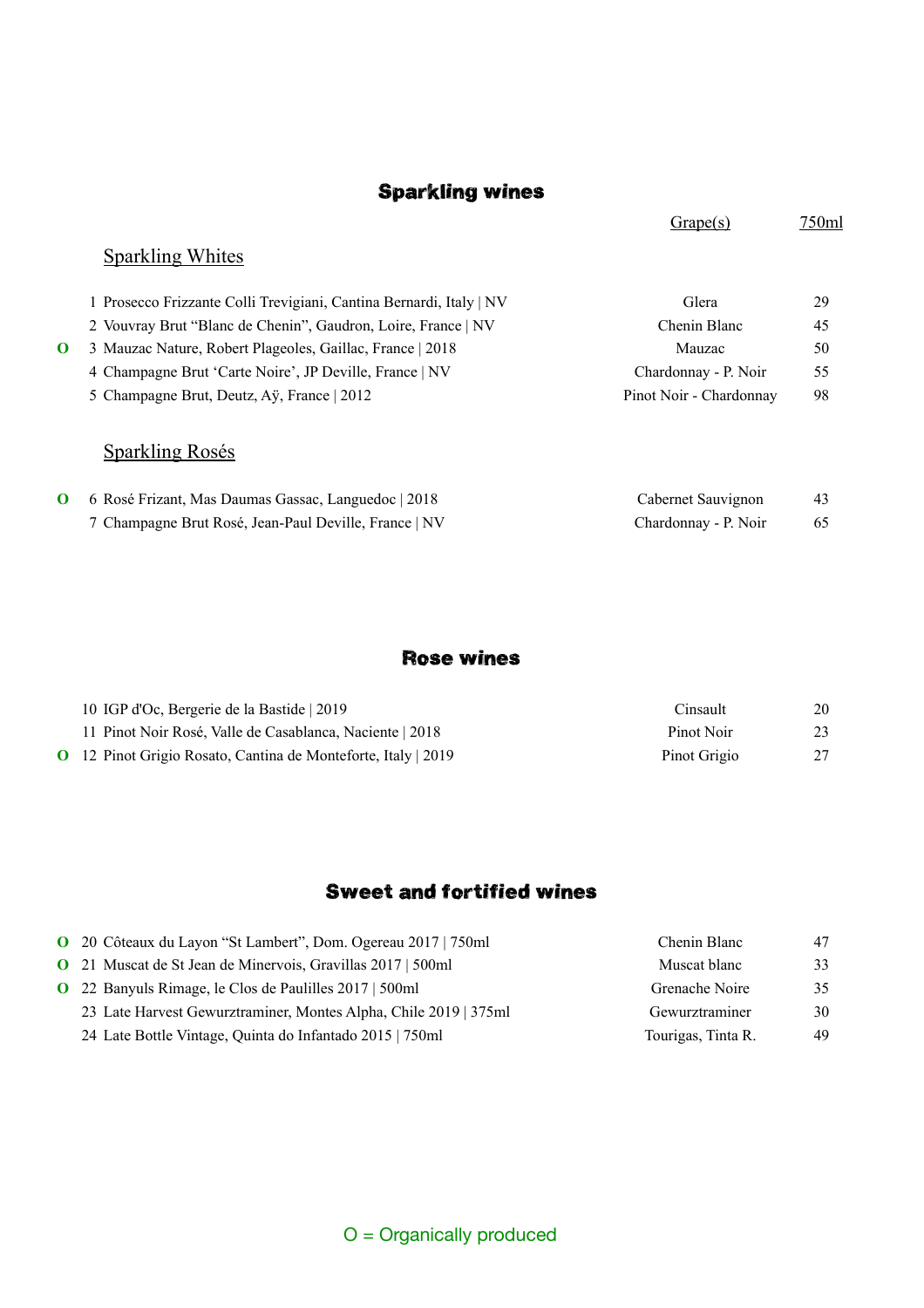### White wines

# Light, dry and crips white wines

| 30 IGP Pays d'Oc, Bergerie de la Bastide, France   2019          | Grenache Blanc  | 20 |
|------------------------------------------------------------------|-----------------|----|
| 31 Chardonnay, Cachapoal Valley, Sanama, Chile   2019            | Chardonnay      | 24 |
| 32 Picpoul de Pinet, Grange des Rocs, France   2019              | Piquepoul Blanc | 27 |
| O 33 Côtes de Duras, Domaine de Laulan, France   2018            | Sauvignon Blanc | 30 |
| <b>O</b> 34 Puglia Bianco, A Mano, Italy   2019                  | Fiano / Greco   | 36 |
| O 35 Menetou-Salon "Morogues' Domaine Henri Pellé, France   2018 | Sauvignon Blanc | 47 |
|                                                                  |                 |    |

### Round, smouth and fresh white wines

| 36 Viognier, Baron de la Badassière, Côtes de Thau, France   2019              | Viognier           | 27 |
|--------------------------------------------------------------------------------|--------------------|----|
| O 37 Costières de Nîmes, Saint Cyrgues, Rhône Valley, France   2019            | Clairette          | 29 |
| 38 Chenin Blanc, The Liberator, The Francophile, SA 2019                       | Chenin Blanc       | 31 |
| O 39 Muscadet de Sèvre-et-Maine-sur-Lie, Château de la Gravelle, France   2017 | Melon de Bourgogne | 36 |
| <b>O</b> 40 Vouvray Sec, Domaine Champalou, Loire Valley, France   2018        | Chenin Blanc       | 40 |

### Medium to full bodied white wines

| 41 Chardonnay, 16 Stops, South Australia   2018                                       | Chardonnay           | 26 |
|---------------------------------------------------------------------------------------|----------------------|----|
| <b>Q</b> 42 Limoux, Toques et Clochers, France 2016                                   | Chardonnay           | 35 |
| O 43 Côtes-du-Rhône Blanc 'La Gerbaude', Domaine Alary   2019                         | Clairette, Roussanne | 38 |
| <b>O</b> 44 Rueda 'Carrasviñas' Barrel Fermented Bodegas Félix Lorenzo Cachazo   2015 | Verdeio              | 42 |
| O 45 Pouilly Fuissé, Château de Chaintré, Bourgogne   2018                            | Chardonnay           | 68 |

### Aromatic and floral white wines

|          | 46 Sauvignon Blanc, Naciente, Valle del Maule, Chile   2019                   | Sauvignon Blanc  | 23 |
|----------|-------------------------------------------------------------------------------|------------------|----|
|          | 47 Torrontés, Kaiken, Salta, Argentina   2019                                 | <b>Torrontés</b> | 29 |
| $\Omega$ | 48 Marlborough Sauvignon Blanc, Awatere River, New Zealand   2018             | Sauvignon Blanc  | 38 |
|          | 49 Gewurztraminer, Reserve Particulière, André Scherer, Alsace. France   2019 | Gewurztraminer   | 41 |
|          | <b>O</b> 50 Riesling Tradition, Albert Mann, Alsace, France   2018            | Riesling         | 45 |